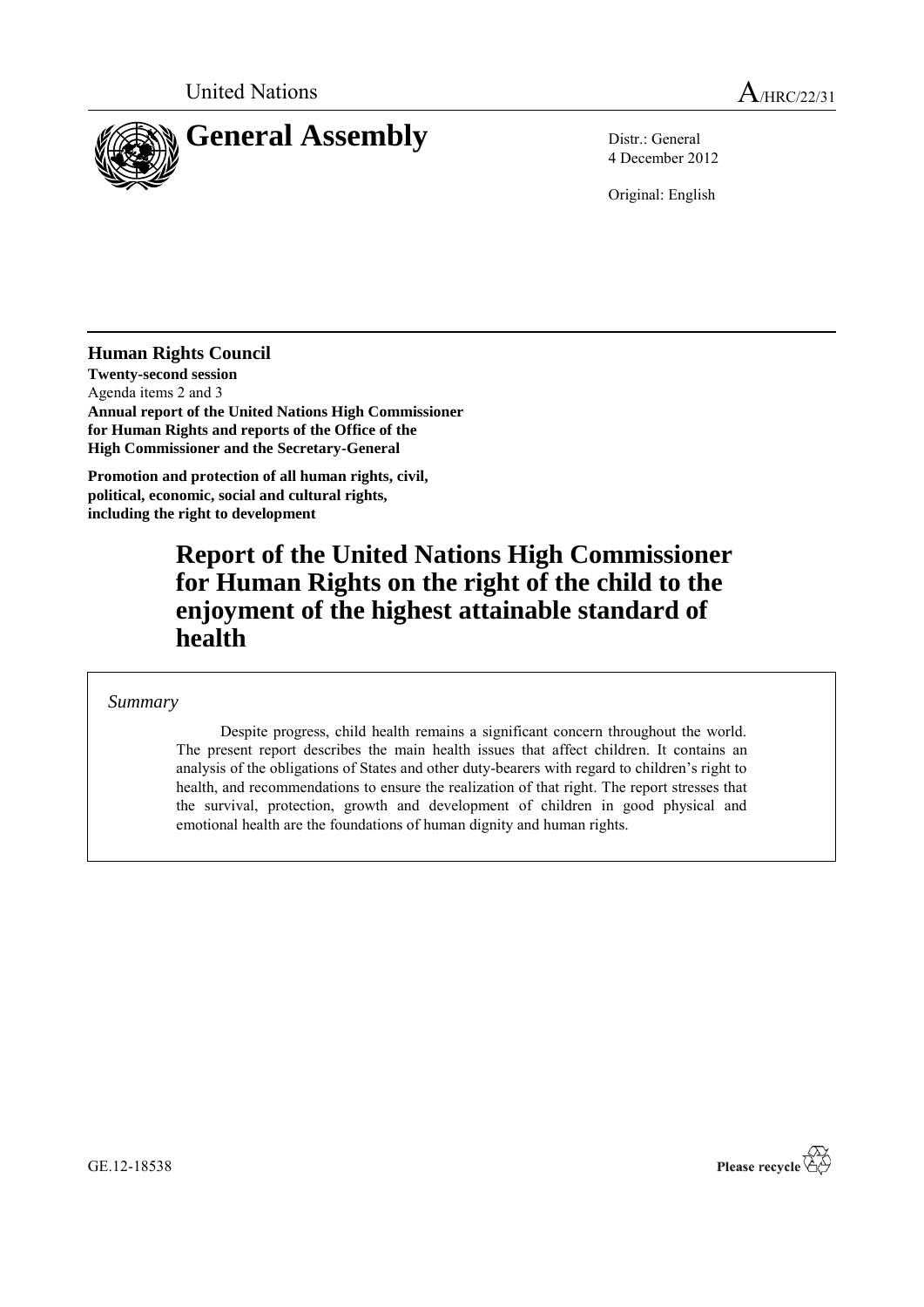### A/HRC/22/31

# Contents

|                |                | Paragraphs | Page |
|----------------|----------------|------------|------|
| $\mathbf{I}$ . |                | $1 - 2$    | 3    |
| II.            |                | $3 - 8$    | 3    |
| Ш.             |                | $9 - 25$   | 4    |
| IV.            |                | $26 - 66$  | 7    |
|                | A.             | $28 - 32$  | 7    |
|                | $\mathbf{B}$ . | $33 - 39$  | 8    |
|                | $C_{\cdot}$    | $40 - 45$  | 9    |
|                | D.             | $46 - 47$  | 10   |
|                | E.             | $48 - 53$  | 10   |
|                | $F_{\cdot}$    | $54 - 56$  | 11   |
|                | G.             | $57 - 59$  | 12   |
|                | $H_{\cdot}$    | $60 - 62$  | 12   |
|                | $\mathbf{I}$ . | $63 - 66$  | 13   |
| $V_{\cdot}$    |                | $67 - 88$  | 13   |
|                | A.             | $67 - 68$  | 13   |
|                | <b>B</b> .     | $69 - 77$  | 14   |
|                | C.             | $78 - 80$  | 15   |
|                | D.             | $81 - 82$  | 15   |
|                | $E_{\rm c}$    | $83 - 84$  | 16   |
|                | $F_{\cdot}$    | $85 - 87$  | 16   |
|                | G.             | 88         | 16   |
| VI.            |                | $89 - 109$ | 17   |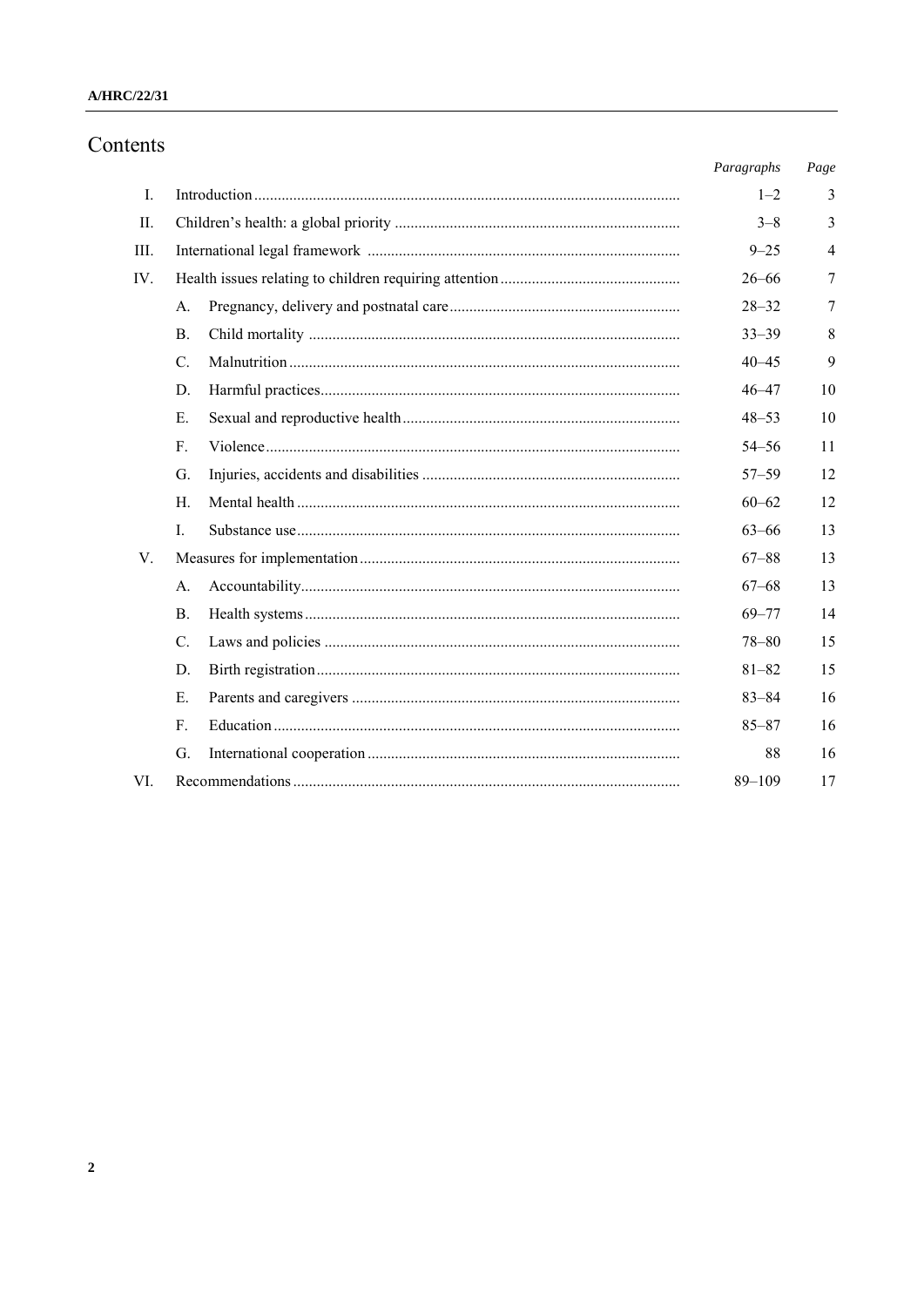# **I. Introduction**

1. The present report is submitted to the Human Rights Council pursuant to resolution 19/37, in which the Council invited the Office of the United Nations High Commissioner for Human Rights (OHCHR) to prepare a report on the right of the child to the enjoyment of the highest attainable standard of health, in close collaboration with relevant stakeholders, including States, the United Nations Children's Fund (UNICEF), the World Health Organization (WHO) and other relevant United Nations bodies and agencies, relevant special procedures mandate holders, regional organizations and human rights bodies, civil society, national human rights institutions and children themselves, and to present it to the Council at its twenty-second session, to inform the annual day of discussion on children's rights.

2. A total of 112 contributions were received for the study from States, intergovernmental and non-governmental organizations, national human rights institutions and academia. On 30 and 31 October 2012, OHCHR organized an expert consultation to gather input from stakeholders. The wealth of information obtained from written submissions, a research document and the views of experts participating in the consultation were used in the preparation of the present report.<sup>1</sup>

# **II. Children's health: a global priority**

3. The right to health is a universal human right recognized by the Universal Declaration of Human Rights, article 12 of the International Covenant on Civil and Political Rights and article 24 of the Convention on the Rights of the Child. The realization of the right of the child to health is indispensable for the enjoyment of all other rights in the Convention. The survival, protection, growth and development of children in good physical and emotional health are the foundations of human dignity and human rights.

4. Childhood is a unique moment of growth and development, but also a time when the child may be affected by serious health problems. Risky forms of behaviour and experimentation associated with adolescence may also have serious health consequences.

5. It is important to look at child health through a life-course approach, consistent with a rights-based approach, starting from the neonatal stage to childhood through adolescence and into adulthood. Child mortality has been reduced, but remains unacceptably high; 6.9 million children die every year before they reach their fifth birthday. In addition, an estimated 2.6 million people aged between10 and 24 years of age die every year. Most of these deaths are preventable.

6. The burden of morbidity among children is another important concern. Patterns of disease vary according to gender, age, geography and other categories. Furthermore, certain groups of children, particularly those in most difficult circumstances, warrant special attention. Recognizing these variations in disease patterns is critical to tailoring appropriate responses to children's needs.

7. Childhood illness can have sequelae well into adulthood, and behaviour patterns developed during childhood can continue in adulthood. Nearly two thirds of premature deaths and one third of the total disease burden in adults are associated with conditions or

<sup>&</sup>lt;sup>1</sup> For more information, see www.ohchr.org/EN/Issues/Children/RightHealth/Pages/righttohealthindex.aspx.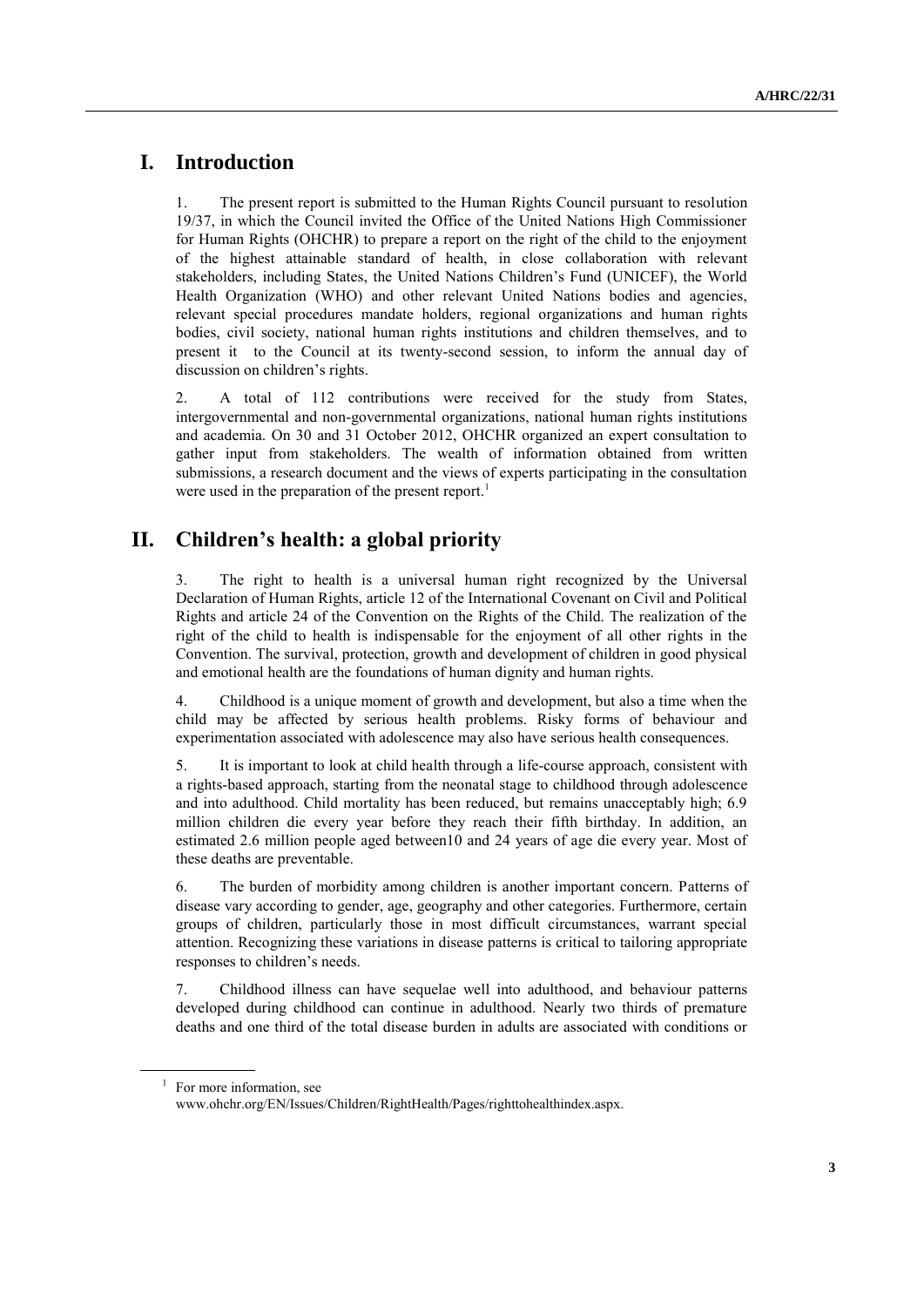forms of behaviour initiated as young people, including tobacco use, unhealthy nutritional habits, lack of physical activity, unprotected sexual relations or exposure to violence. In addition, the dangers and risks of local environmental pollution for child health must also be borne in mind.

8. The submissions received and the discussions held during the expert consultation confirmed that, despite progress, child health remains a significant concern throughout the world. Some areas of common concern require special attention, including malnutrition, violence, injuries and accidents, mental health, substance use, adolescent sexual and reproductive health, and education for healthy behaviour. In resource-limited settings, additional attention to pneumonia, diarrhoea and other communicable diseases should also be prioritized.

### **III. International legal framework**

9. The Convention on the Rights of the Child, the main international instrument for the promotion and protection of the rights of the child, applies to children in all circumstances. Children everywhere, whether in the developed world, in developing countries or in countries in conflict, are entitled to the same protection of their rights, including the right to health. In conformity with article 1 of the Convention, the right of the child to health applies to any human being below the age of 18.

10. Beyond the Convention on the Rights of the Child and the Optional Protocols thereto, all other core human rights treaties with health-related provisions apply to both adults and children and, as such, constitute additional sources of guidance for fulfilling the right of the child to health. These include, inter alia, the International Covenant on Economic, Social and Cultural Rights, the Convention on the Elimination of All Forms of Discrimination against Women, the International Convention on the Elimination of All Forms of Racial Discrimination, the Convention on the Rights of Persons with Disabilities, the International Convention on the Protection of the Rights of All Migrant Workers and Members of Their Families, and the conventions of the International Labour Organization (ILO) relevant to child labour, namely the Minimum Age Convention, 1973 (No.138) and the Worst Forms of Child Labour Convention, 1999 (No. 182).

11. The right to health is a universal human right recognized by the Universal Declaration of Human Rights and by article 12 of the International Convention on Economic, Social and Cultural Rights. The interpretation of article 24 of the Convention on the Rights of the Child should take into account the guidance provided by the Committee on Economic, Social and Cultural Rights in its general comment No. 14, as some of the obligations of the State directed at fulfilling the right of the child to health coincide with general obligations stemming from the universal right to health. The right of the child to health is an inclusive right that is also informed by the Constitution of the World Health Organization, in which health is defined as a state of complete physical, mental and social well-being, rather than merely the absence of disease or infirmity.

12. In article 24 of the Convention on the Rights of the Child, State parties to the Convention recognize the right of the child to the enjoyment of the highest attainable standard of health and strive to ensure that no child is deprived of his or her right of access to health-care services. Moreover, States parties are required to take appropriate measures to diminish infant and child mortality, to ensure appropriate prenatal and postnatal health care for mothers, and to combat disease and malnutrition. State parties are also obliged to ensure that all segments of society, in particular parents and children, are informed, have access to education and are supported in the use of basic knowledge of child health and nutrition, the advantages of breastfeeding, hygiene and environmental sanitation and the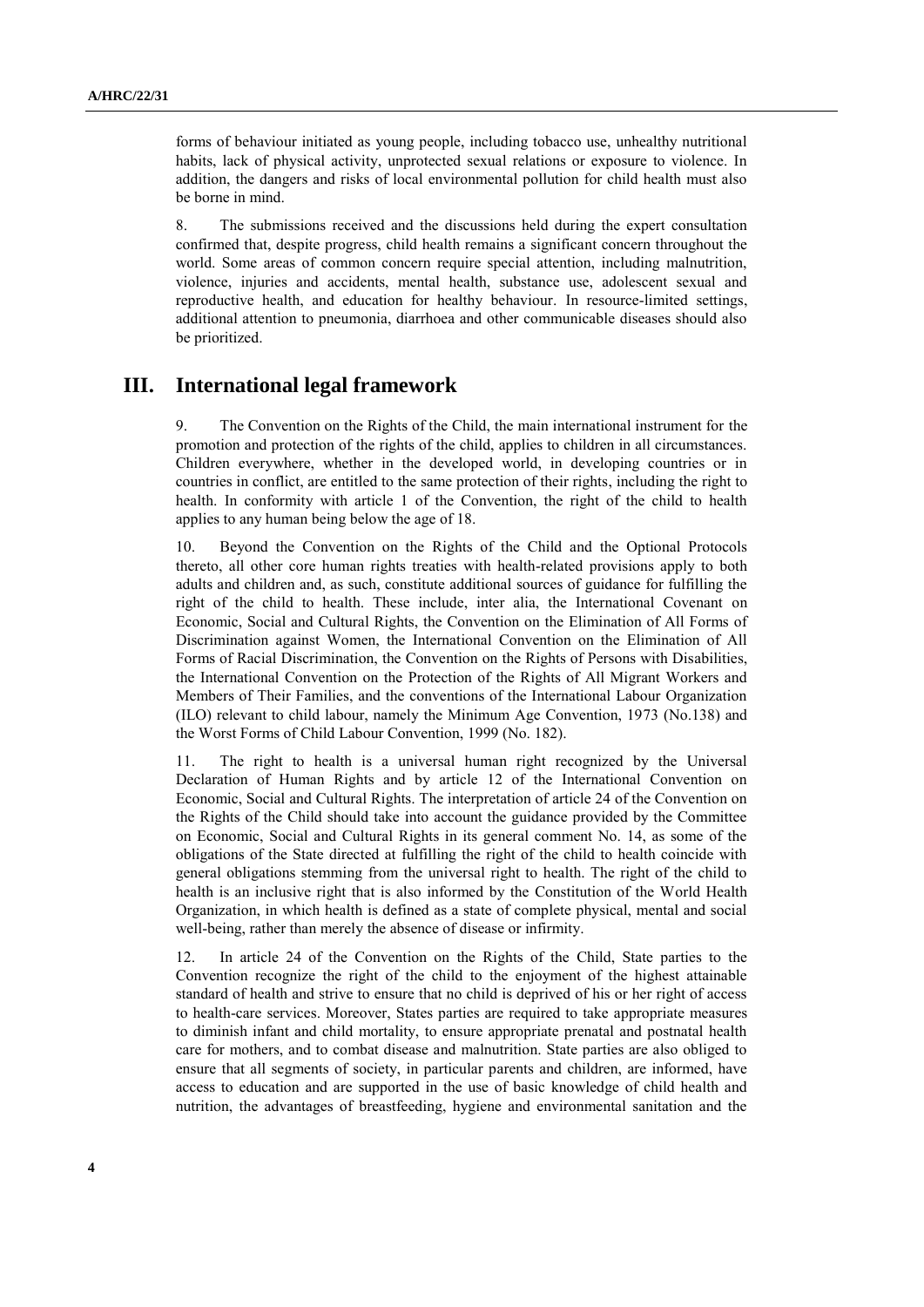prevention of accidents. In addition, States parties are also required to take all effective and appropriate measures with a view to abolishing practices that are harmful to the health of children.

13. The Committee on the Rights of the Child regularly raises the issue of the right of the child to health in its dialogue with State parties, and makes recommendations for them in this regard. The Committee also refers specifically to this right in several of its general comments, including Nos.3 (HIV/AIDS), 4 (adolescent health), 7 (early childhood), 13 (the right of the child to freedom from all forms of violence), 12 (the right of the child to be heard) and 10 (children's rights in juvenile justice).

14. The Convention on the Rights of the Child recognizes the interdependence and indivisibility of all the rights contained therein; the realization of the right to health is therefore indispensable for the enjoyment of all the other rights, and achieving the right to health is dependent on the realization of many other rights in the Convention. If a child is ill and does not have access to health-care services, the child cannot go to school and his or her right to education (art.28) will be effectively denied. Similarly, if other rights outlined in the Convention, such as the right to be free from violence (art.19) are not realized, there will be an immediate and negative impact on the child's right to health. Other rights intrinsically linked to the realization of the right to health include the right to life and the right to non-discrimination, as well as the right to be protected from work that is likely to be harmful to the child's health (art.32), the right to be free from sexual exploitation and sexual abuse (art.34) and the right not to be subjected to torture or other cruel, inhuman or degrading treatment or punishment (art.37). The right to play (art.31) also becomes crucial when discussing children's health, as play has been proven essential to the emotional and physical health and well-being of the child.

15. In accordance with general comment No. 14 of the Committee on Economic, Social and Cultural Rights, the right of the child to health should not be construed as the right to be healthy as such, but rather as the right to conditions and services that ensure the enjoyment of the best health standards attainable under existing circumstances. Such an approach to health situates the realization of the right to health within the broader framework of international human rights obligations. The notion of the "highest attainable standard of health" takes into account both the child's biological, social, cultural and economic preconditions and the resources available to the State, supplemented by resources made available by other sources, including non-governmental organizations, the international community and the private sector.

16. The right of the child to health comprises a constituent set of freedoms and entitlements. The freedoms, of increasing importance according to growing capacity and maturity, include the right to control one's health and body. The entitlements include access to a range of facilities, goods, services and conditions that provide equality of opportunity for every child to enjoy the highest attainable standard of health. In addition to the provision of health information and services, the right to the highest attainable standard of health includes, inter alia, ensuring access to the services and programmes necessary to address the underlying determinants of health.

17. In addition, the implementation of any of the rights of the Convention, including the right to health, must be guided by the four general principles that constitute the main pillars of the Convention on the Rights of the Child.

#### **Equality and non-discrimination**

18. In order to achieve the full realization of the right to health for all children, States have an obligation to ensure that children's health is not undermined by discrimination. A number of grounds on which discrimination is proscribed are outlined in article 2 of the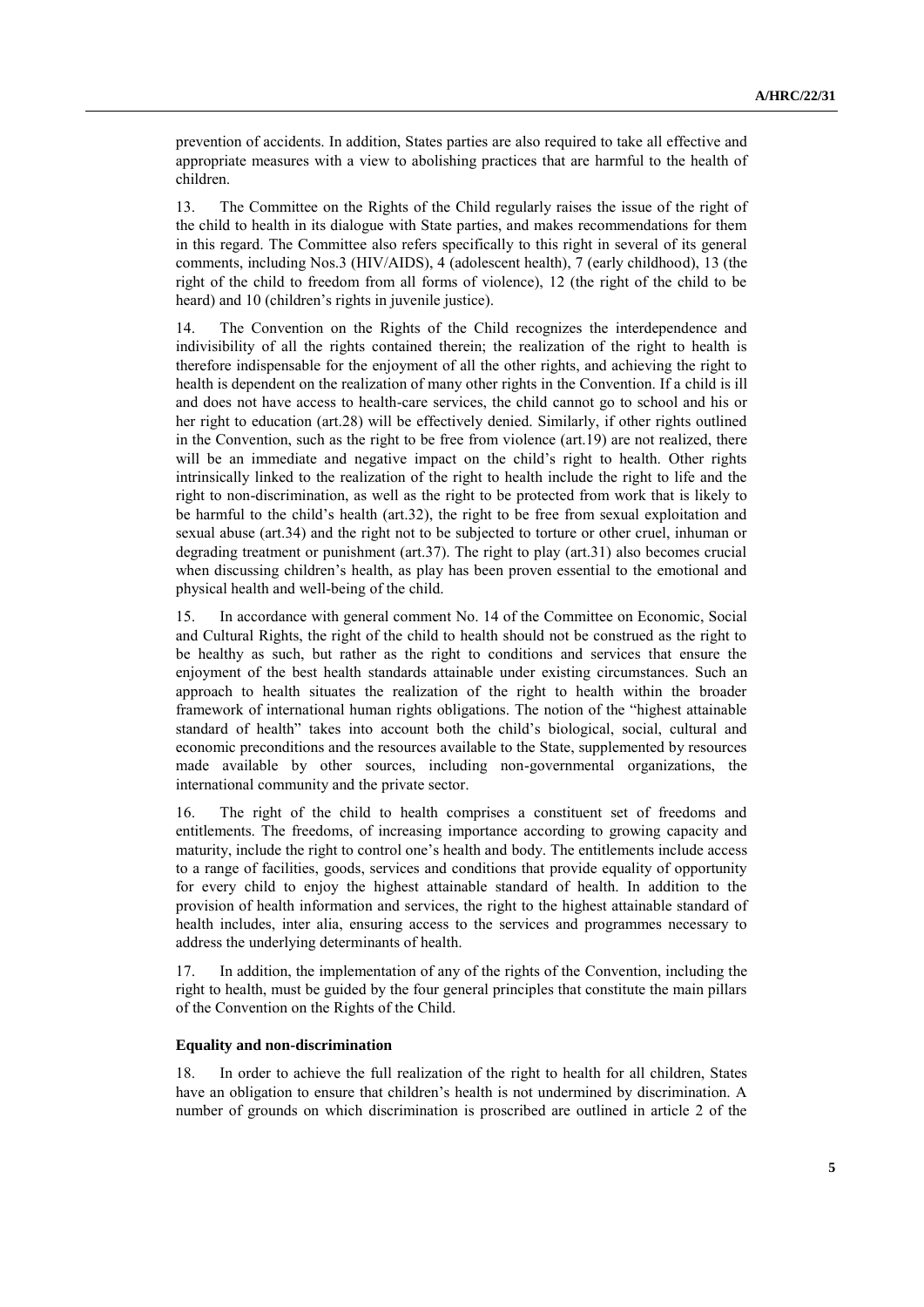Convention on the Rights of the Child, including the child's, parent's or legal guardian's race, colour, sex, language, religion, political or other opinion, national, ethnic or social origin, property, disability, birth or other status. These grounds also encompass sexual orientation and health status, including HIV/AIDS and mental health. Gender-based discrimination is particularly pervasive, affecting a wide range of outcomes, from sex ratio imbalances to gender stereotyping and access to child health-related services. Attention should be paid to the differing needs of girls and boys and the impact of gender-related social norms and values. In many countries, gender inequality and discrimination influence the girl child's access to nutrition and health care from a very early age, which has a longlasting impact on her health and development. Similarly, discrimination on the basis of sexual orientation and gender identity has a negative impact on the implementation of the child's right to health.

19. Children are a heterogeneous population and their heath priorities vary, depending on a range of factors. Beyond proscribed grounds for discrimination, it is important to recognize the disproportionate vulnerability and ill health of certain groups of children. There is a need to ensure that there is no discrimination against these groups of children, including, inter alia, children with disabilities or chronic illness; migrant children and children left behind; minority and indigenous children; children in street situations , an institution or without parental support; working children, including those performing work likely to be harmful to their health; child victims of violence, sexual exploitation and abuse; refugee children and children affected by conflict situations, foreign occupation and emergencies; children who have not had their births registered; children who are lesbian, gay, bisexual, transsexual or intersex; children living in families and communities where drug abuse is common; children subjected to harmful practices; and children living in remote areas, in socio-economically disadvantaged urban areas and in situations of extreme economic deprivation.

#### **Best interests of the child**

20. Article 3 of the Convention on the Rights of the Child places an obligation on public and private social welfare institutions, courts of law, administrative authorities and legislative bodies to ensure that the best interests of the child are a primary consideration in all actions affecting children. This includes decisions relating to the allocation of resources and the development and implementation of policies, interventions and services that affect the underlying determinants of their health. Individual children's best interests should be based on best public health practices grounded in evidence, children's ascertainable wishes and feelings (art.12), their physical, emotional and educational needs, age, sex, background, relationship with caregivers and other relevant characteristics.

#### **Right to life, survival and development**

21. Article 6 of the Convention not only recognizes the inherent right to life, but also asserts the duty of the State to ensure the survival and development of the child, including the physical, mental, spiritual and social dimensions of their development.

#### **Respect for the views of the child**

22. Article 12 of the Convention provides for children to express their views and to have such views seriously taken into account; this includes their views on all aspects of health provision. Children's evolving capacities have important implications for when they can take part in, and eventually make autonomous decisions about, health, including their access to health services, if necessary without parental consent. On the basis of their evolving capacities and maturity, children should have access to confidential counselling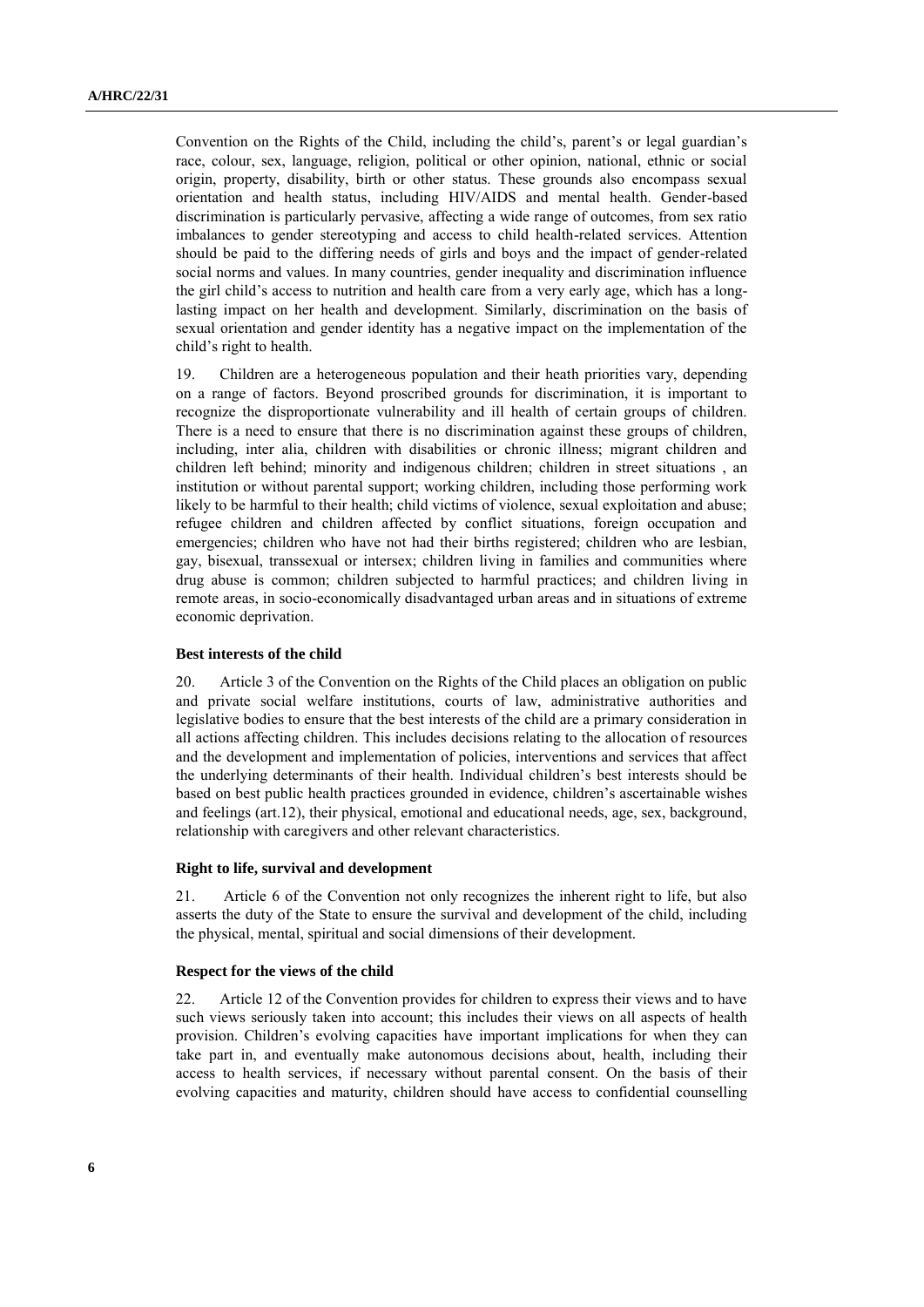and advice without parental or legal guardian consent, where this is in the child's best interests.

23. As described by the Committee on Economic, Social and Cultural Rights in its general comment No.14, health services and programmes, including for children, should comply with a number of criteria, including availability, accessibility, acceptability and quality. The realization of the right of the child to health requires the availability of functioning child health facilities, goods, services and programmes, in sufficient quantity. This includes sufficient hospitals, clinics, health practitioners, mobile teams and facilities, community health workers, equipment and essential drugs to provide all children within the State with health care. Sufficiency should be measured according to need, with particular attention given to underserved and hard-to-reach populations.

24. Accessibility has four dimensions:

(a) Non-discrimination: Health and related services, equipment and supplies must be accessible to all children, pregnant women and mothers, in law and in practice, without discrimination of any kind;

(b) Physical accessibility: Health facilities must be within an accessible distance for all children, pregnant women and mothers. It may require additional attention to the needs of children with disabilities;

(c) Economic accessibility: Lack of ability to pay for services, supplies or medicines should not result in the denial of access. States should create safety nets allowing poor populations access to services where and when critically needed, regardless of their ability to pay. This may include abolishing user fees and implementing health financing systems that do not discriminate against the poor for their inability to pay;

(d) Information accessibility: Information on health promotion, health status and treatment options should be provided to children and their caregivers in a language and format that is accessible and clearly understandable and culturally suited to them.

25. In the context of the child's right to health, acceptability implies that all healthrelated facilities, goods and services should be designed and used in a way that takes into full account and is respectful of medical ethics, as well as the child's needs, expectations, culture and language. Health-related facilities, goods and services should be scientifically and medically appropriate and of good quality.

### **IV. Health issues relating to children requiring attention**

26. The health concerns of an ever-increasing population of people aged between 0 and 19 years, currently estimated at 2.5 billion worldwide, must be afforded appropriate attention.

27. According to ILO, 115 million children are engaged in work that is likely to harm their health, safety or morals and that should be prohibited for anyone under the age of 18. Children involved in hazardous work are highly exposed to work-related illnesses and injuries.

#### **A. Pregnancy, delivery and postnatal care**

28. Ensuring that children are healthy begins with promoting the health and well-being of women of reproductive age, and continues with care and services during pregnancy, delivery and the post-partum stage. A child whose mother dies within six weeks of their birth is less likely to survive to the age of 2 than a child whose mother survives. The need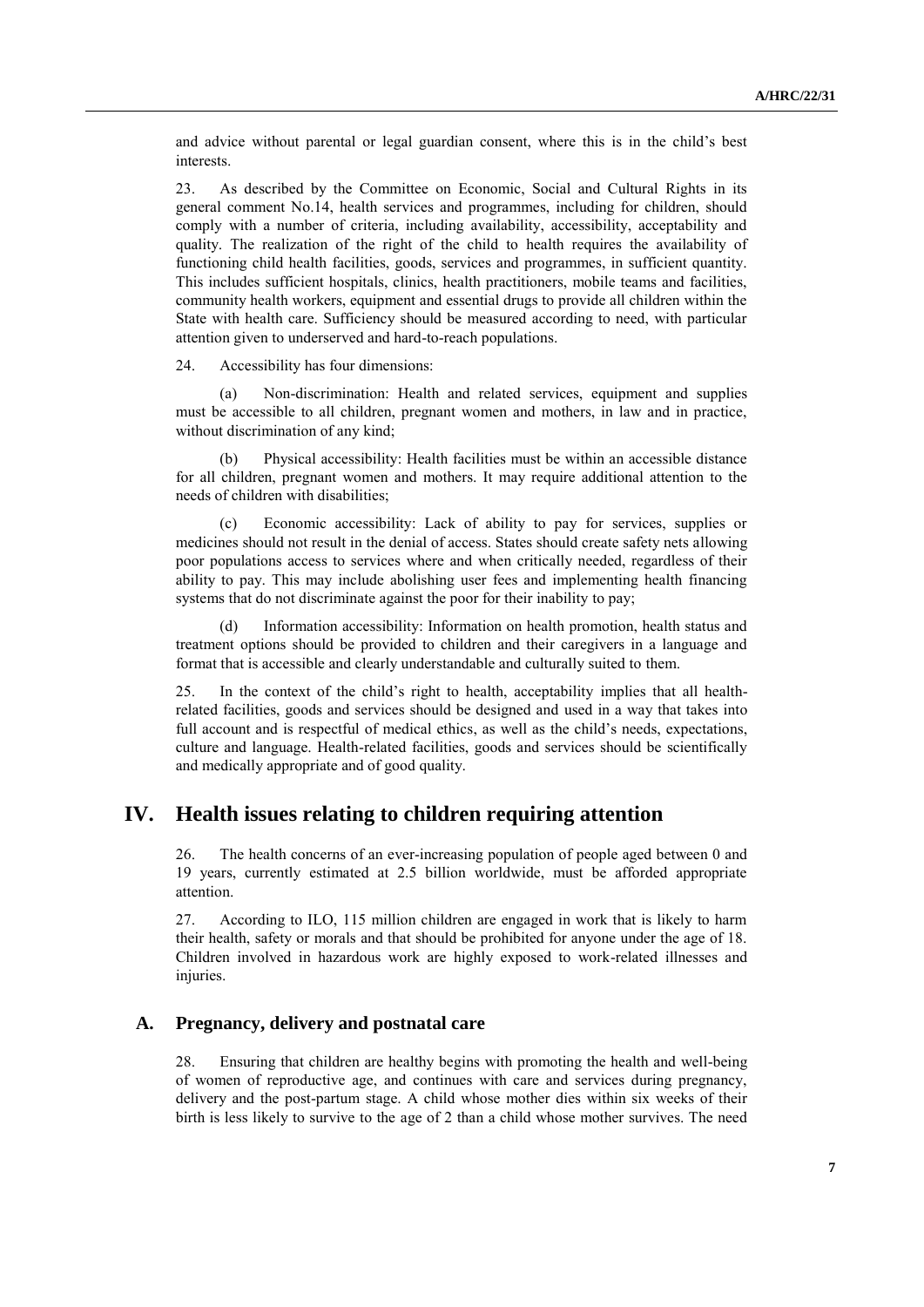for a human rights-based approach to preventable maternal mortality and morbidity has been recognized by the Human Rights Council.<sup>2</sup>

29. Maternal and child undernutrition, conditions that are inextricably linked, is estimated to be responsible for 35 per cent of child deaths and 11 per cent of the total global disease burden. Adequate nutrition and nutritional supplements for pregnant women are critical to ensure healthy foetal and infant development, and to reduce the child's susceptibility to infectious diseases in infancy and chronic diseases in adulthood.

30. In 2010, almost 2.8 million deaths were attributable to neonatal mortality (deaths in children aged from 0 to 27 days). Pre-term birth complications, intrapartum-related complications, infections, maternal hypertension, diabetes and foetal growth restriction are responsible for most cases of stillbirth and neonatal death. Improved pregnancy monitoring and the early prevention, detection and management of complications have a positive impact on the health and survival of women and newborn children.

31. More than 90 per cent of children with HIV have been infected through mother-tochild transmission, which can be prevented with antiretroviral drugs, as well as safer delivery and feeding practices. Voluntary HIV counselling and testing, coupled with links to infant HIV diagnosis services and long-term HIV care and treatment services for women and infants, as required, can reduce HIV transmission and promote access to needed services.

32. Increasing skilled attendance at birth and access to emergency obstetric care services can improve child survival by reducing stillbirths and saving maternal and newborn lives. Postnatal care should include, at a minimum, early and exclusive breastfeeding, keeping the baby warm, more frequent hand-washing and hygienic umbilical cord and skin care, identifying conditions requiring additional care, and counselling on when to take a newborn to a health facility. Furthermore, breastfeeding has a positive impact on many areas of child health since, in addition to its nutritional value, it strengthens the infant's immune system thus preventing a wide range of infections.

#### **B. Child mortality**

33. In children aged from one to 59 months, the leading causes of death are pneumonia, diarrhoea and malaria; injuries and congenital abnormalities are also important causes of mortality.<sup>3</sup> The primary causes of child mortality also lead to sickness in millions of children every year. Almost half of the global burden of disease in children aged from 0 to 4 years is attributable to seven infectious diseases: lower respiratory infections (including pneumonia), diarrhoeal diseases, malaria, measles, pertussis, HIV/ AIDS and tetanus.

34. Global figures nonetheless mask important regional differences, and national statistics hide subnational variations in health. The risk of a child dying before his or her fifth birthday in low-income countries is 18 times higher than in high-income countries; in all settings, this risk is higher in rural areas, less educated communities and poorer households.<sup>4</sup>

35. More than two thirds of cases of mortality among children under 5 years of age are due to diseases that are preventable and treatable through simple, affordable interventions.

<sup>&</sup>lt;sup>2</sup> See Human Rights Council resolutions  $11/8$ ,  $15/17$ ,  $18/12$  and  $21/6$ .

<sup>3</sup> UNICEF. *A Promise Renewed*, 2012. Available from

www.apromiserenewed.org/files/APR\_Brochure\_September12.pdf.

<sup>&</sup>lt;sup>4</sup> See www.who.int/maternal\_child\_adolescent/epidemiology/child/en/index.html.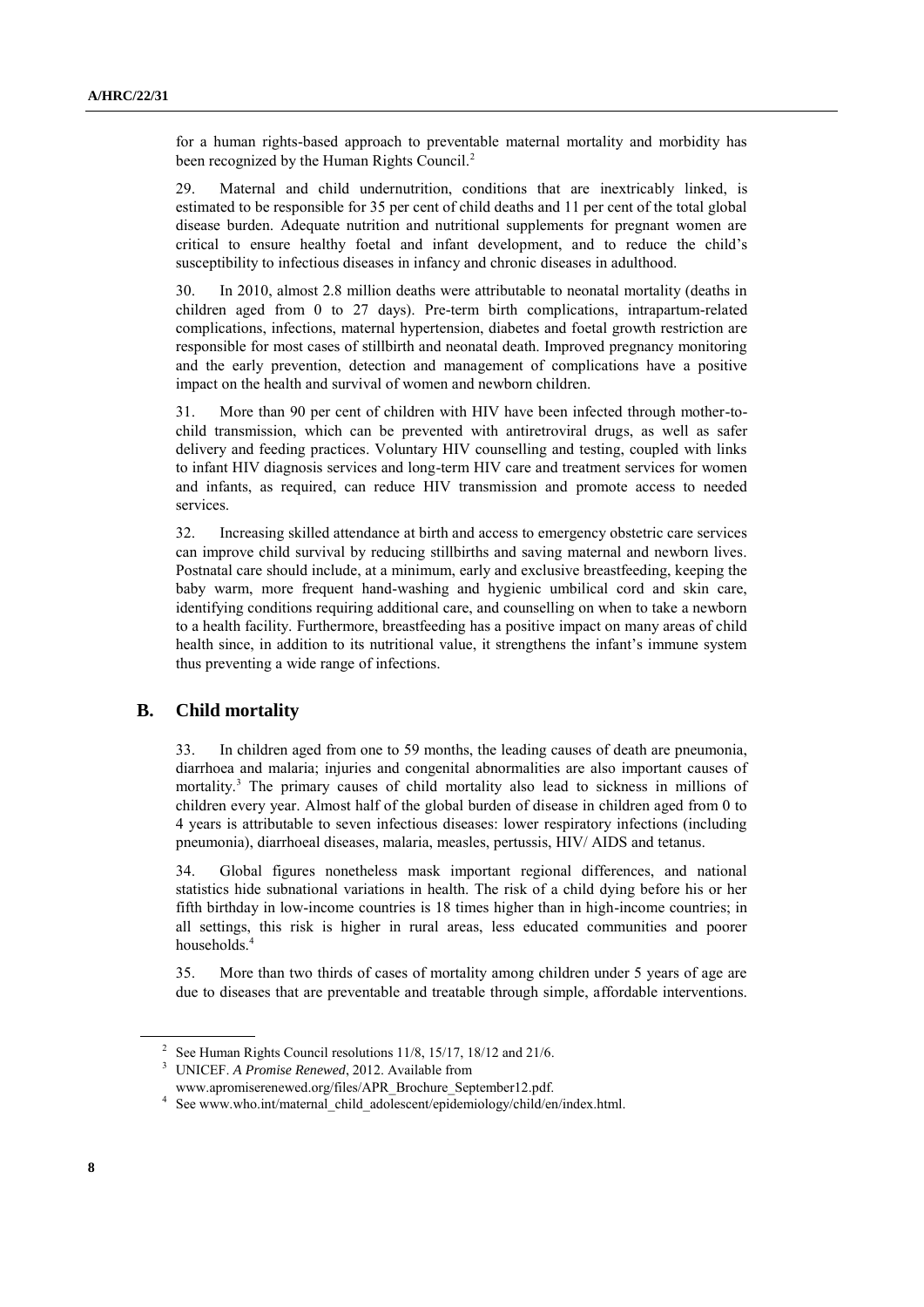Health workers should deliver these interventions within communities and provide parents and caregivers with information on how to promote their child's health and survival.

36. Ensuring access to the full schedule of childhood immunizations recommended by WHO is critical to the prevention of an expanding array of childhood illnesses as well as to diseases that may emerge later in life.

37. Access to insecticide-treated nets and appropriate treatment for malaria, in accordance with WHO guidelines, can improve the likelihood of child survival in malaria endemic areas. Access to a sufficient supply of safe, potable water is essential for reducing child morbidity and mortality. Hand-washing with soap, access to improved sanitation facilities and anthelminthics can help reduce diarrhoea and pneumonia, as well as other infectious and parasitic diseases.

38. Measures should be taken to address the dangers and risks of local environmental pollution for child health, such as by reducing emissions from smoke producing cooking facilities, thereby reducing pneumonia and other respiratory infections, and by addressing climate change, which contributes to the infectious disease burden and exacerbates health inequalities.

39. Children affected by HIV require additional attention to ensure their healthy survival and development, continued access to care and support from appropriate adults, and protection of their rights, including to education, health and other social services, and inheritance.

### **C. Malnutrition**

40. Undernutrition, micronutrient deficiency and overnutrition are different dimensions of malnutrition that must be addressed together through a life-course approach.<sup>5</sup> Undernutrition is the underlying cause of the death of 2.6 million children every year, one third of the global total of children's deaths. In addition, the growth of one in four of the world's children is stunted; in developing countries, this figure is as high as one in three.<sup>6</sup>

41. In addition to the burden of disease and stunting attributable to undernutrition, overnutrition is becoming an increasingly important concern. In 2010, there were an estimated 42 million children under the age of 5 who were overweight, and these rates continue to rise owing to a lack of physical activity and unhealthy diets.<sup>7</sup>

42. The submissions received confirm the above finding, showing that this dual burden is beginning to affect developed and non-developed countries in equal measure. The replies received also reported on worrying trends concerning the stigmatization of obese children by medical personnel.

43. Ensuring adequate nutrition for infants and young children plays a key role. A number of measures could be taken to address child malnutrition, such as by providing parents with advice and food and nutritional supplements, promoting access to an adequate and culturally acceptable supply of safe food, and providing complementary and emergency food programmes where acute malnutrition threatens or is prevalent. Some caution against over-reliance on the use of supplements, therapeutic foods, fortificants and infant formulas,

<sup>5</sup> A/HRC/19/59.

<sup>&</sup>lt;sup>6</sup> Save the Children, A Life free from Hunger, 2012.

<sup>7</sup> WHO, Population-based prevention strategies for childhood obesity: report of a WHO forum and technical meeting, Geneva, 15-17 December 2009. Available from www.who.int/dietphysicalactivity/childhood/child-obesity-eng.pdf.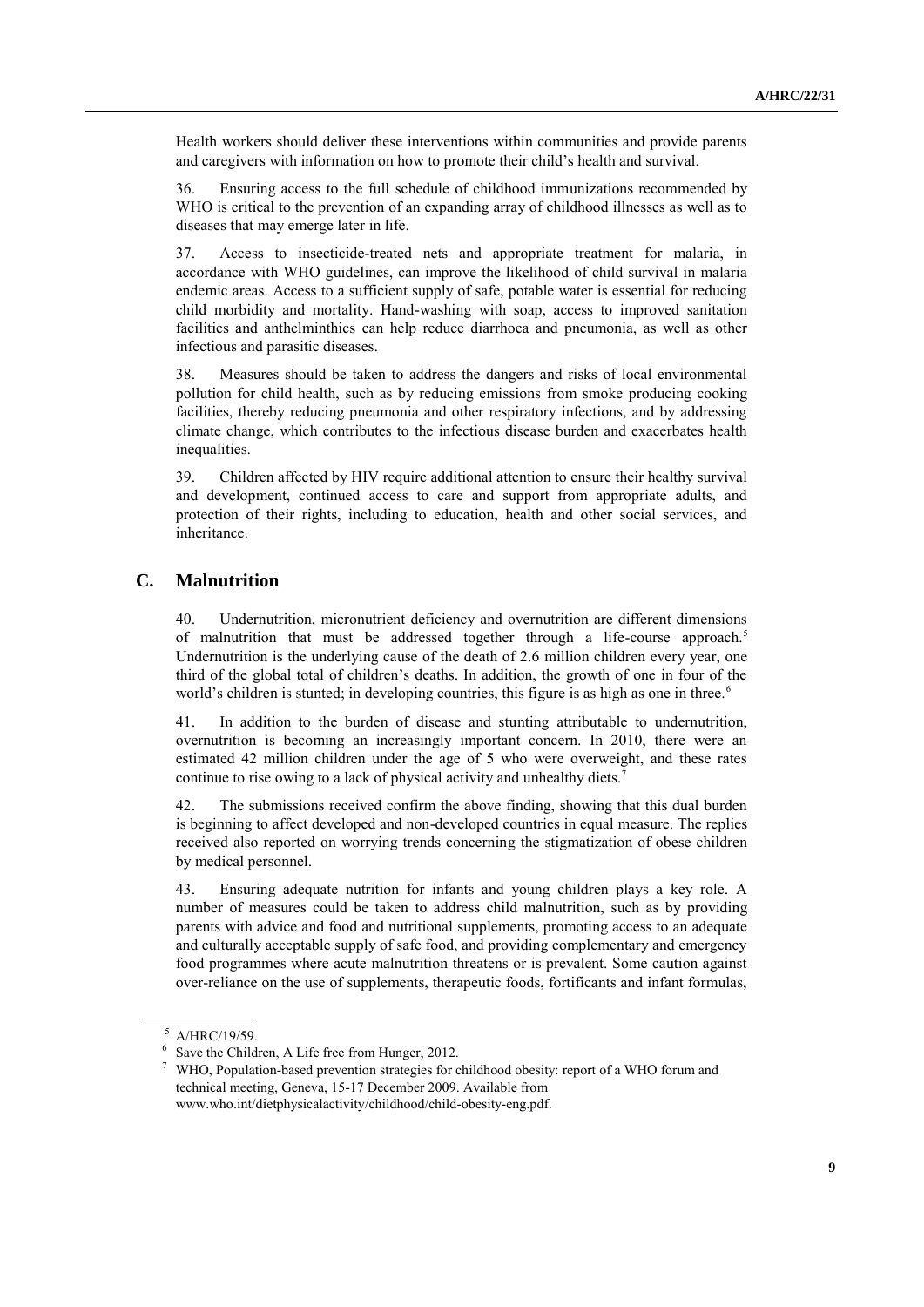arguing that they may actually lead to malnutrition if applied where ecosystems are able to support sustainable diets. Meals provided at schools may help to ensure children's access to adequate food as well as increase their learning capacity and enrolment in schools.

44. Obesity in children can be addressed by promoting healthy eating habits and physical exercise. Together with parental education, regulating advertising and the promotion of unhealthy food and beverages can limit children's exposure to them.

45. The Special Rapporteur on the right to food underscores the importance of addressing undernutrition, micronutrient deficiency and overnutrition in a concurrent manner by reshaping whole food systems for the promotion of sustainable diets.<sup>8</sup>

### **D. Harmful practices**

46. Certain practices condoned by parents, relatives, even religious and community leaders, may have a detrimental impact on the health of children, such as female genital mutilation and cutting, forced feeding, child marriage, acid attacks, "honour" killings, breast ironing, virginity testing, harmful initiation rites, son preference, sex selection, infanticide, dowry, bonded labour and sexual slavery. Measures should be taken to abolish them, in accordance with article 24.3 of the Convention on the Rights of the Child.

47. Harmful practices to children's health are in some cases induced by the media and private industry. Beauty stereotypes promoted by the media can lead to such unnecessary practices as cosmetic surgery. States should also take effective and appropriate measures to address them, if relevant.

#### **E. Sexual and reproductive health**

48. Approximately 16 million girls aged from 15 to 19 years give birth every year; adolescent girls run a particularly high risk of complications during pregnancy and delivery. Poor maternal health causes 7 per cent of female deaths in the 10 to 24 age group, and underlies a high proportion of global disability.

49. The right to sexual and reproductive health is a fundamental part of the right to health. As noted by the Special Rapporteur on the right of everyone to the enjoyment of the highest attainable standard of physical and mental health, States must ensure that this aspect of the right to health is fully realized.<sup>9</sup> Ensuring the highest attainable standard of health and well-being of adolescents requires comprehensive sexuality education and full access to confidential youth-friendly and evidence-based sexual and reproductive health services. Adolescent-friendly comprehensive sexuality education can help to address the high rates of teenage pregnancy and the additional risks of associated morbidity and mortality.

50. The Committee on the Rights of the Child has urged State parties to take all necessary measures to reduce teenage pregnancies and to improve knowledge and the availability of family planning services, to develop education programmes on adolescent reproductive health, and to raise awareness about access to safe contraception methods. It has also stressed that the views of the child should always be heard and respected in abortion decisions, and that this be ensured by law and in practice.<sup>10</sup>

<sup>8</sup> A/HRC/19/59, paras. 37-47,

 $9$  A/66/254.

<sup>10</sup> CRC/C/UKR/CO/3-4, para. 57.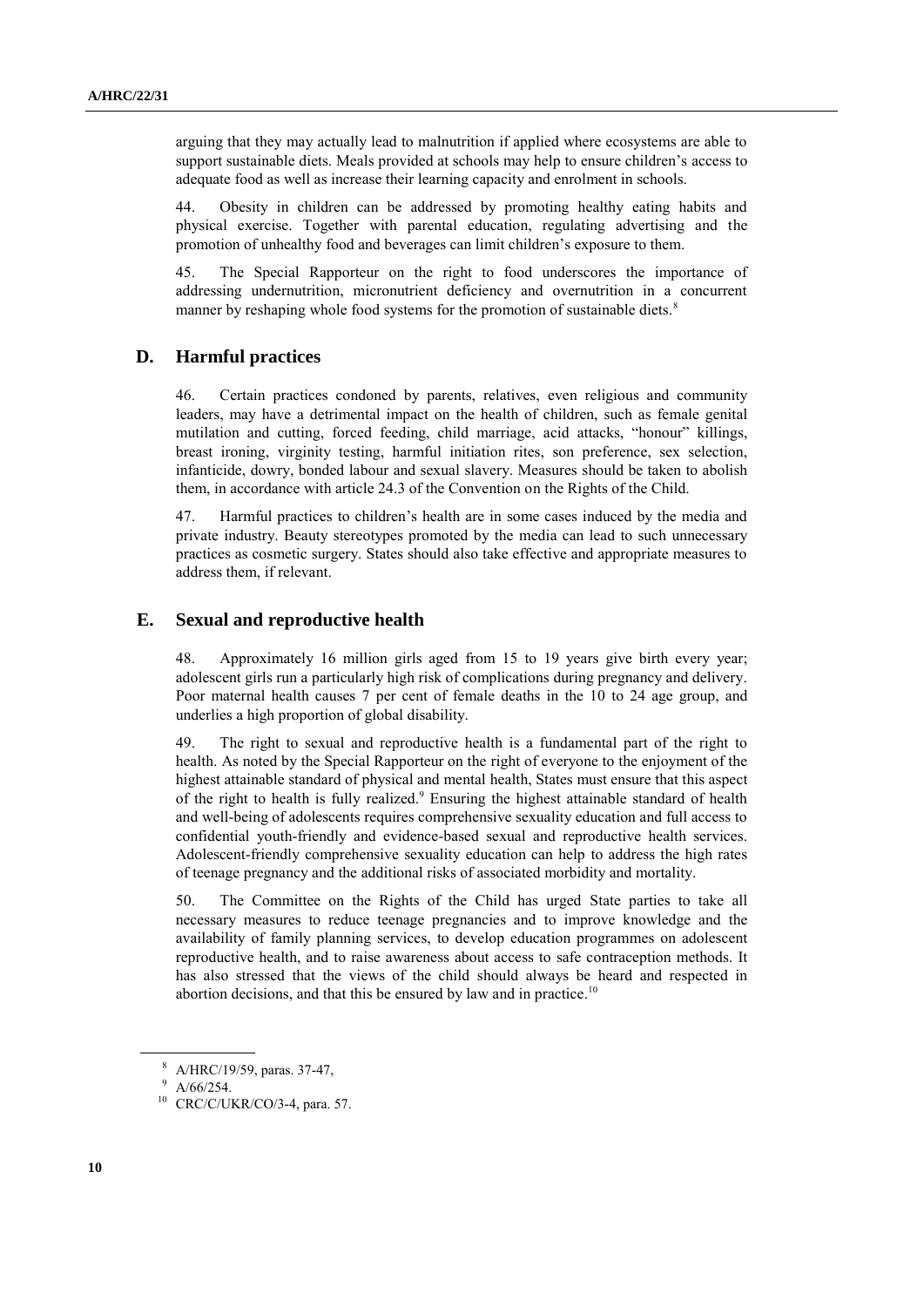51. The Committee has also noted its concerns about the impact of highly restrictive abortion laws on the right to health of adolescent girls,<sup>11</sup> and has urged States to ensure that girls are not subject to criminal sanctions for seeking or obtaining an abortion under any circumstance.<sup>12</sup> It has further requested States to review their legislation on abortion with a view to ensuring that it is in full compliance with the best interests of the child, including by ensuring that single adolescent mothers are allowed access to safe abortions and are adequately protected from the risks of illegal abortions.<sup>13</sup>

52. A continuum of adolescent-friendly HIV-related services should be made universally available, such as HIV prevention, voluntary counselling and testing, care, treatment and support services. Post-exposure prophylaxis should be available to victims of sexual assault. Due attention should be given to ensuring the confidentiality of HIV test results and other related information.

53. In some places, social and cultural values may limit access to information and services. For example, comprehensive sexuality education is considered inappropriate in some settings, where abstinence-only sexual education is provided. Where traditional views on sexuality prevail, access to sexual and reproductive health services can be limited for some segments of the populations, including adolescents. Parental and spousal consent laws may deny adolescents their right to have access to sexual and reproductive health information.

### **F. Violence**

54. The United Nations study on violence against children<sup>14</sup> brought to light the magnitude of the problem posed by violence, confirming that it exists in every country and takes place in different settings, including the family, school, institutions and the community. The burden of mortality and morbidity in children attributable to violence is high, particularly during early childhood and adolescence, a fact which highlights the need to create an environment that protects children from violence, to support parents and caregivers in healthy child-rearing, and to challenge attitudes that perpetuate tolerance and the condoning of violence in all forms and settings. The right of the child to be free from violence is reflected in article 19 of the Convention on the Rights of the Child.

55. Sexual violence can have serious short- and long-term physical, psychological and social consequences not only for girls and boys, but also for their families and communities. Robust and effective child protection systems, including the provision of comprehensive services to child victims, are required.

56. In the light of the impact of corporal punishment on children's health, including fatal and non-fatal injury, as well as psychological and emotional consequences, corporal punishment and other cruel or degrading forms of punishment in all settings should be eliminated. 15

<sup>11</sup> CRC/C/15/Add.107, para. 30; CRC/C/CHL/CO/3, paras. 55-56; CRC/C/URY/CO/2, para. 51.

 $12$  CRC/C/NIC/CO/4, para. 59 (b).

<sup>13</sup> CRC/C/KOR/CO/3-4, para. 11.

<sup>14</sup> A/61/299.

 $15$  CRC/C/GC/8.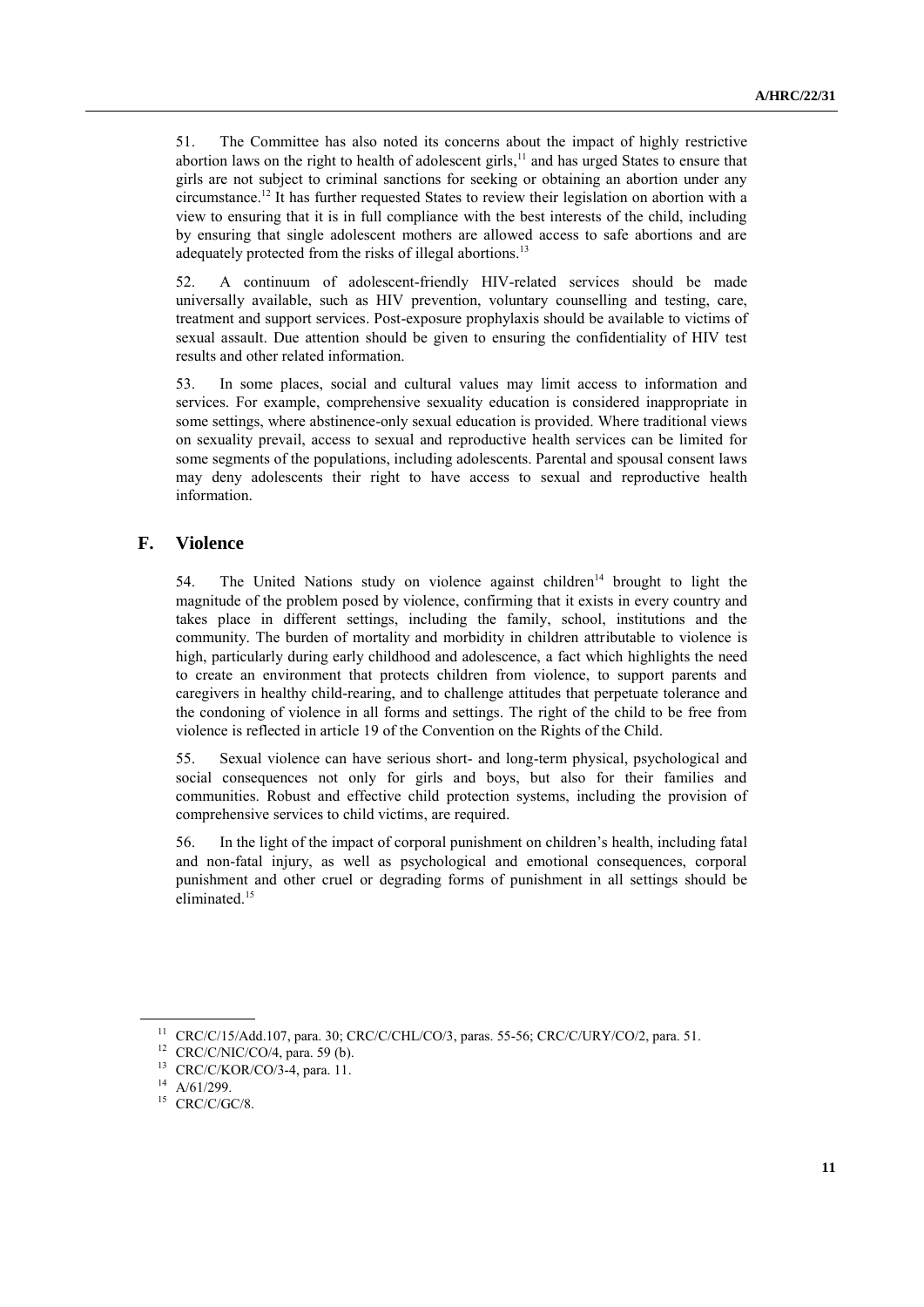#### **G. Injuries, accidents and disabilities**

57. Among children aged between 5 and 9 years, injuries, road traffic accidents, falls and fires contribute significantly to the disease burden, and can lead to physical disabilities. The leading cause of mortality among people aged between 10 and 24 years is traffic accidents.

58. Reducing the burden of child injuries requires strategies and measures to reduce road traffic accidents, drowning, burns and other accidents in the home, such as appropriate legislation and enforcement, especially with regard to road safety; product and environmental modification; education, skills development and behaviour change; community-based projects; and pre-hospital and acute care, as well as rehabilitation.<sup>16</sup> The health system should enable early diagnosis of physical disabilities, including visual and auditory disabilities and, in the case of children with disabilities, the prompt application of appropriate rehabilitation and care services as close to the community as possible.

59. In addition, some of the submissions received raised concerns about the consequences of certain dangerous games, such as the "choking" or "fainting" game"<sup>17</sup> on health. Although no figures are available, parents associations are being established in some countries to raise awareness of the consequences of such games. Prevention in schools is essential.

#### **H. Mental health**

60. Mental health problems among adolescents are increasing, such as developmental and behavioural disorders, depression, anxiety, psychological trauma resulting from abuse, violence or exploitation, self-harm and suicide. The problems are often diagnosed late and inadequately addressed.

61. In its 2012 resolution on mental health (WHA65.4), the World Health Assembly noted that there was increasing evidence of the effectiveness and cost-effectiveness of interventions to promote mental health and prevent mental disorders, particularly in children and adolescents. Such interventions should be scaled up by mainstreaming them through a range of sectoral policies and programmes, including health, education and protection, with the involvement of families and communities. This should include interventions targeted at children at risk due to their family and social environments, in order to improve their coping skills and promote protective and supportive environments. Providing psychosocial support in schools and other community settings may help to promote the mental health of children.

62. There is growing recognition of the need for greater attention to the diseases and behavioural and social issues that undermine children's mental health, psychosocial wellbeing and emotional development. Many mental health disorders can be prevented and treated more effectively by investing in primary-care approaches that facilitate the early detection and treatment of children's psychosocial, emotional and mental problems.

<sup>16</sup> WHO, *World report on child injury prevention: summary*, Geneva, 2008. Available from http://whqlibdoc.who.int/hq/2008/WHO\_NMH\_VIP08.01\_eng.pdf.

<sup>&</sup>lt;sup>17</sup> A voluntary strangulation game with the aim of experiencing new sensations provoked by cutting off the oxygen supply to the brain.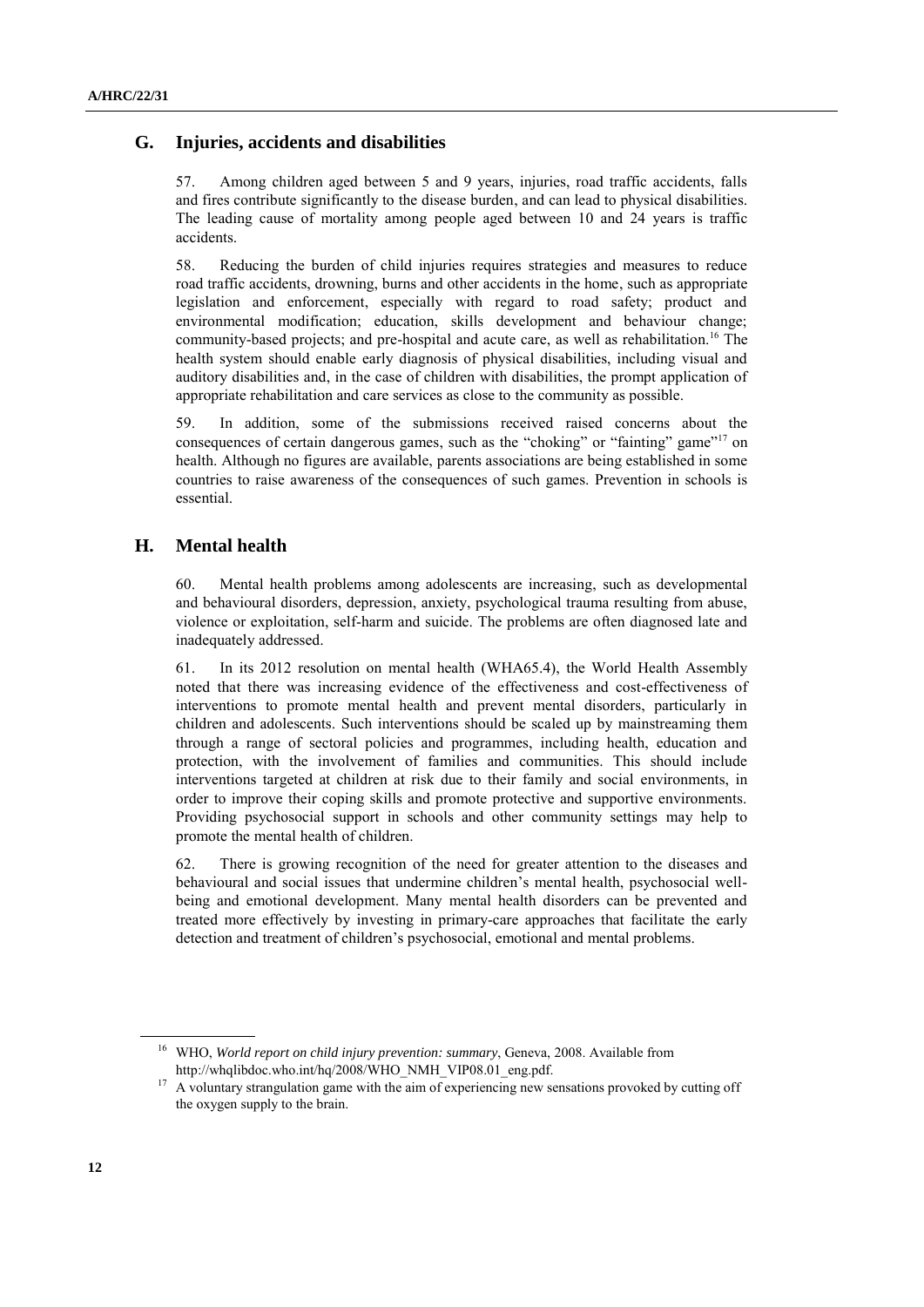### **I. Substance use**

63. An estimated 150 million young people, primarily in low- and middle-income countries, use tobacco, and alcohol consumption among young people, especially young males, is increasing; <sup>18</sup> both tobacco use and alcohol consumption contribute to cardiovascular and other diseases in adulthood. Patterns of substance use established during adolescence tend to develop into chronic patterns of use, mortality and morbidity in later life. Children should be protected from solvents, alcohol, tobacco and illicit substances.

64. The ratification of the WHO Framework Convention on Tobacco Control<sup>19</sup> is an important step in controlling the use of tobacco among children. Interventions to ban tobacco advertising, to raise the price of tobacco products and to enact laws prohibiting smoking in schools and other public places reduce the number of people who start using tobacco products. Banning alcohol advertising, regulating access to it and providing counselling when alcohol use is detected are effective strategies to reduce alcohol use by young people.

65. Although in children the use of alcohol, cannabis, solvents and "club" drugs remain much more prevalent than injecting drug use, the latter is a serious concern. Children who inject drugs are often those in most difficult circumstances, including children in street situations and without parental care. Children who inject drugs are more likely than adults to share equipment with others and less likely to have access to needle and syringe exchange services. Sharing injecting equipment can lead to the transmission of blood-borne viruses, including HIV. Children and young people who inject drugs are also at greater risk of other preventable diseases and death from overdose.<sup>20</sup>

66. A rights-based, comprehensive approach to substance use should be adopted, and include harm reduction strategies to minimize the negative health impacts of substance abuse.

## **V. Measures for implementation**

#### **A. Accountability**

67. Although States are the primary duty-bearers with obligations for realizing the right of the child to health, the engagement of a number of stakeholders is required, working at different levels, including public and private, governmental and non-governmental, development partners and funding organizations. The central role played by parents and other caregivers, including teachers, doctors, social workers and all those working with children, is critical. States have an obligation to ensure that all duty-bearers have sufficient capacity to fulfil their obligations and responsibilities, and that the capacity of children is sufficiently developed to enable them to claim their right to health.

68. Accountability is a key component for ensuring the enjoyment of the right of the child to health, and national accountability mechanisms must be effective and transparent. Adequate accountability mechanisms include complaint systems, judicial remedies and independent monitoring bodies. With the active engagement of the Government, communities, civil society and children, national accountability mechanisms must aim to

<sup>&</sup>lt;sup>18</sup> WHO, Global status report on alcohol and health, Geneva, 2011.

<sup>&</sup>lt;sup>19</sup> Available from http://apps.who.int/iris/bitstream/10665/42811/1/9241591013.pdf.

<sup>&</sup>lt;sup>20</sup> Submission by Harm Reduction International, available from www.ohchr.org/EN/Issues/Children/RightHealth/Pages/Contributionsreceived.aspx.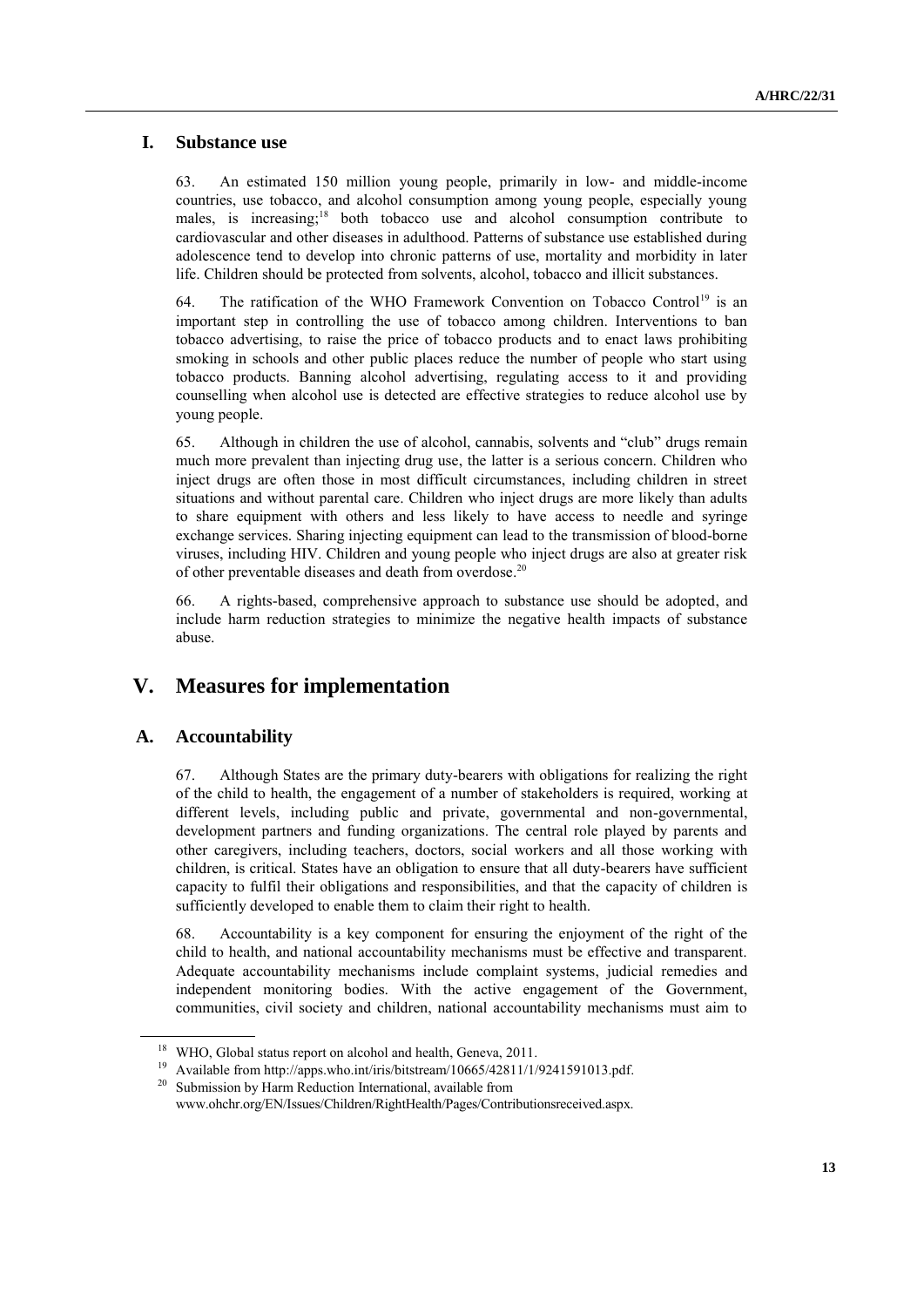hold all actors responsible for their actions. They should also pay attention to the structural factors affecting child health, such as laws, policies and budgets. The participatory tracking of financial resources and of the impact on children's health is essential for State accountability mechanisms.

#### **B. Health systems**

69. Investing in strong health systems is a key factor in the prevention and delivery of quality care; an effective, transparent and responsive health system is essential to fulfilling the right of the child to health. A rights-based approach must ensure that health systems are designed to reach everyone, including the most disadvantaged groups of children, that they are transparent, and that there are systems in place to ensure the accountability of all dutybearers.

70. While the universal right to health entails access to health services for everyone, the right of the child to health requires health systems to be adequate to children's health needs. The right to health highlights the need for comprehensive primary health-care programmes, delivered alongside proven community-based efforts, such as preventive care, the treatment of specific diseases and nutritional interventions. Delivering health services and technologies through a combination of health facilities and mobile arrangements can substantially reduce some risks, and should be universally adopted. While strengthening national health systems should be the long-term aim, community-based initiatives can extend the delivery of interventions in areas where health services are hard to obtain.

71. Prevention and health promotion are central to primary health care. Interventions should address communicable and non-communicable diseases, as well as such other health challenges as accidents, violence, substance abuse, and psycho-social and mental health problems, and incorporate a combination of biomedical, behavioural and structural interventions.

72. Equality and non-discrimination must be promoted to address the range of disparities that affect children' access to and use of health services. Targeting the most deprived communities with a focus on primary health care and community-based interventions can result in sharper reductions in child mortality and greater costeffectiveness than strategies not specifically designed to address health inequalities.

73. Child-sensitive health approaches throughout different periods of childhood, such as the WHO/UNICEF Baby-Friendly Hospital Initiative,<sup>21</sup> child-friendly health policies and adolescent-friendly health services can increase acceptability and the uptake of health services.

74. The realization of the right of the child to health requires particular attention to increasing interaction with children, and their participation at all stages of health system design and operation to improve the acceptability and, by extension, the uptake and use of services.

75. Many countries report shortages in human resources for health, particularly in times of crisis. In order to support health services for all children, however, an appropriately deployed workforce of sufficient size is required, as are adequate training, regulation, supervision, remuneration and conditions of service.

76. In support of a national coordinating framework on child health to facilitate cooperation between ministries and other level of Government, a well-structured and

<sup>&</sup>lt;sup>21</sup> See www.unicef.org/nutrition/index  $24806$ .html.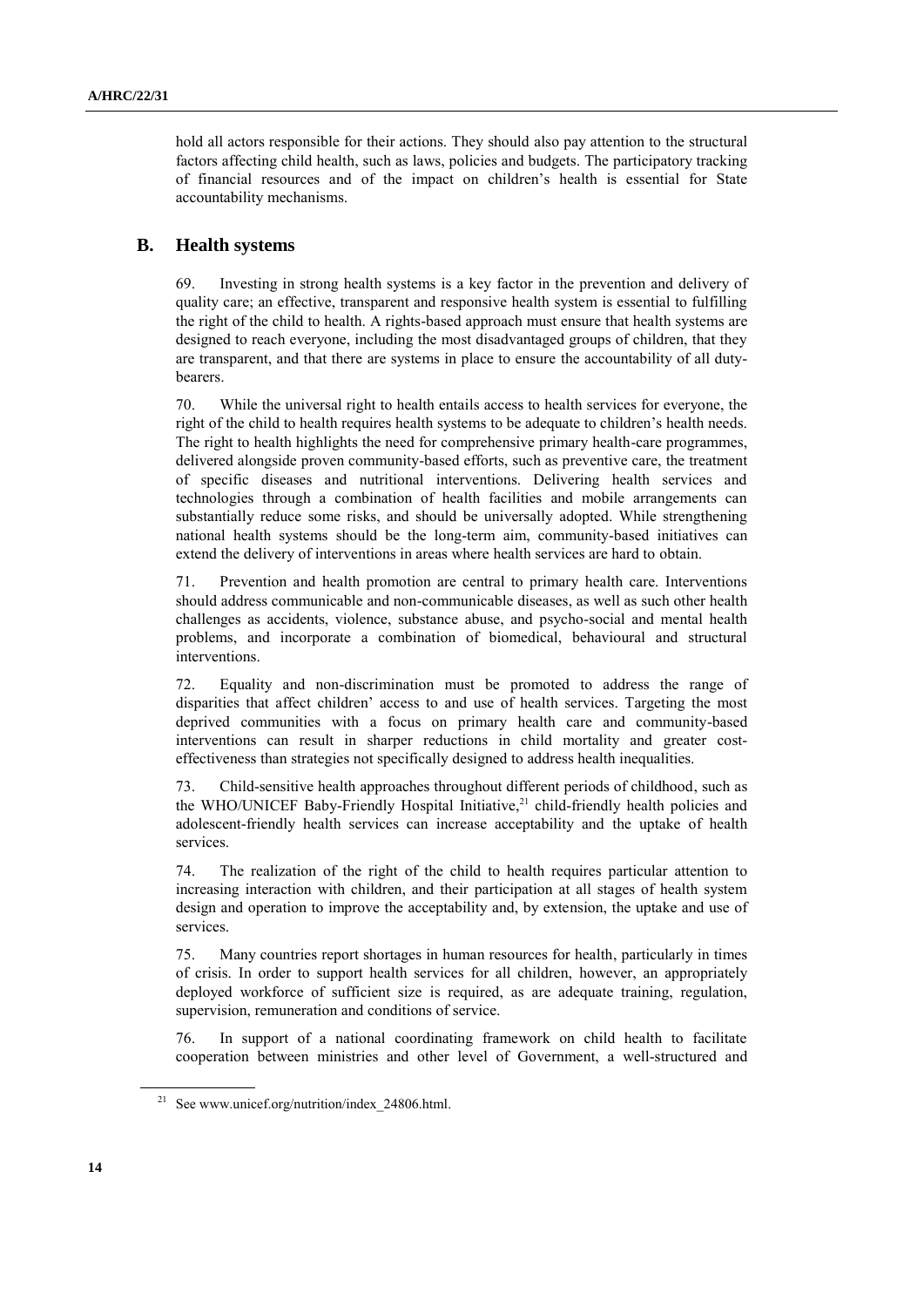appropriately disaggregated set of indicators and assessment tools should be established. In addition, health information systems should respect children's right to privacy when personal data are collected and disseminated. Regular monitoring and review of appropriately disaggregated data on the national health system and the underlying determinants of health affecting children is a component critical to understanding and addressing child health and rights, globally and locally. States should regularly review their health information systems, including vital registration and surveillance systems, with a view to their improvement.

77. The links between poverty and poor health are well documented. Interventions to address poverty should be implemented alongside health education and services to mitigate potential financial barriers to the realization of the right of the child to health. Promoting women's control over family resources can also contribute to the improvement of child health through the prioritization of child nutrition and access to health services. User fees and associated health expenditures can constitute an insurmountable barrier in access to health services. Social protection interventions, including such social security mechanisms as child grants or subsidies, cash transfers, and paid parental leave, are complementary investments that increase the financial accessibility of health services for children.

#### **C. Laws and policies**

78. National laws should place an obligation on the State to provide the services, programmes, resources and infrastructure necessary to realize the right of the child to health, and providing also a statutory entitlement to essential health and related services for pregnant women and children, irrespective of their ability to pay. In addition, national legislation should also include a comprehensive prohibition of practices that are harmful to children. Legal provisions justifying or allowing consent to harmful practices against children should be removed from national legislation. Legislation should also provide for adequate complaint mechanisms and remedies.

79. Legislation should fulfil a number of additional functions in the realization of the right of the child to health, by, inter alia, defining the scope of the right and recognizing children as rights-holders; clarifying the roles and responsibilities of all duty-bearers; clarifying what services children, pregnant women and mothers are entitled to claim; and regulating services to ensure that they are of good quality.

80. Laws, regulations and policies can also constitute barriers to the realization of the right of the child to health, such as, inter alia, requirements for parental and/or spousal consent for access to health information and/or services; restriction on access to services by migrant children and their parents; and restrictions on the provision of comprehensive sexuality education.

### **D. Birth registration**

81. Article 7 of the Convention on the Rights of the Child recognizes the right of the child to birth registration. Birth registration is crucial for establishing minimum ages for work, conscription and marriage and, during emergencies, for providing a basis for tracing separated and unaccompanied children. There is a confluence between children who are registered and those who are fully vaccinated, receive vitamin A supplements, and/or are taken to health-care professionals when ill.

82. Health systems are required to ensure that children whose births have not been registered may still claim the services and protections due to them on a full and equal basis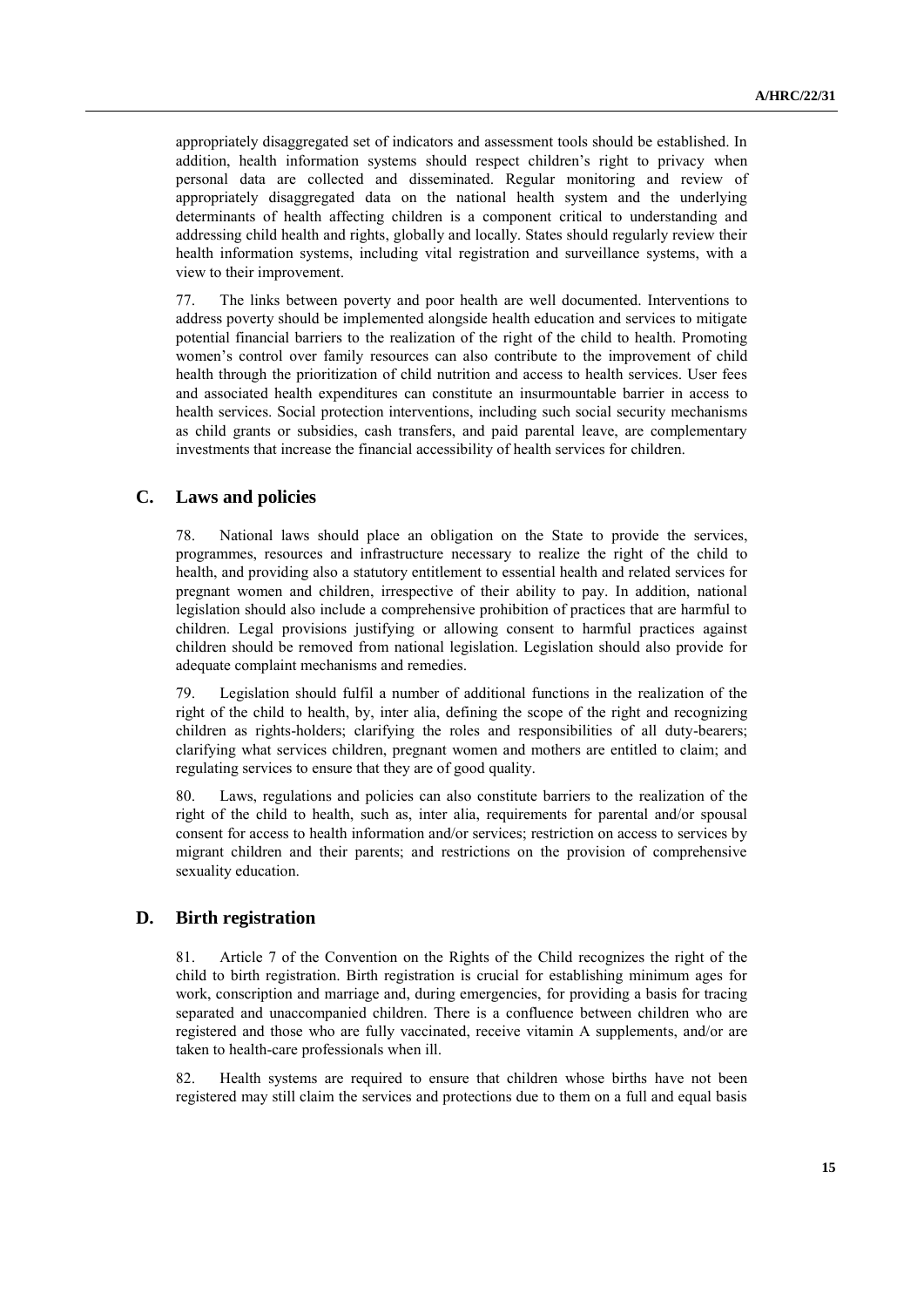with other children. The effective registration of deaths is also essential for tracking population size and causes of mortality and for planning health interventions.

#### **E. Parents and caregivers**

83. Parents and caregivers have an essential role in the upbringing of children, and States should support them in their responsibilities. Parents and other caregivers are the most important parties in the early diagnosis and primary care of small children, and the most important protective factor against high-risk behaviours in adolescents, such as substance use and unsafe sexual relations. Parents and caregivers also play a central role in promoting healthy child development, protecting children from harm due to accidents, dangerous games, injuries and violence, and mitigating the negative effects of risk behaviours. Children's socialization processes, which are crucial for understanding and adjusting to the world in which they grow up, are deeply influenced by parents and caregivers.

84. Taking the child's evolving capacity into account, parents should nurture, protect and help the child to grow and develop in a healthy manner. The responsibilities of parents and caregivers include the adoption of non-violent child-rearing practices, the promotion of healthy forms of behaviour and appropriate health-care-seeking, and support for children in making decisions, including those relating to their health. Information about child health should be provided to all parents and caregivers in accordance with article 24 of the Convention on the Rights of the Child.

#### **F. Education**

85. There are strong links between the right to education and the right to health. Good health promotes better educational attainment; conversely, higher levels of education have a positive impact on the child's health. Improvements in girls' and women's education improve child survival, especially when implemented with poverty reduction programmes.

86. Article 24 of the Convention on the Rights of the Child highlights children's need for information on all aspects of health education to realize their right to health and to enable them to make informed choices in relation to lifestyle and access to health services. Information and life skills education should address, inter alia, comprehensive sexuality education, healthy eating and the promotion of physical activity, accident and injury prevention, sanitation, and the dangers of tobacco and psychoactive substance use. It should encompass appropriate information about the right of the child to health, the obligations of Governments, and how and where to obtain access to health information and services.

87. Schools have an essential role to play in health promotion. Information should be provided as a core part of school curricula, through health services and in other settings targeting children who are not in school. Health information materials should be designed in collaboration with children and disseminated in a wide range of public settings and social media.

### **G. International cooperation**

88. States have obligations not only to implement the right of the child to health within their own territory but also to contribute through international cooperation to global implementation. Article 24.4 of the Convention on the Rights of the Child requires States and inter-State agencies to pay particular attention to child health priorities in the poorest parts of the population and in developing States. States have a responsibility to cooperate in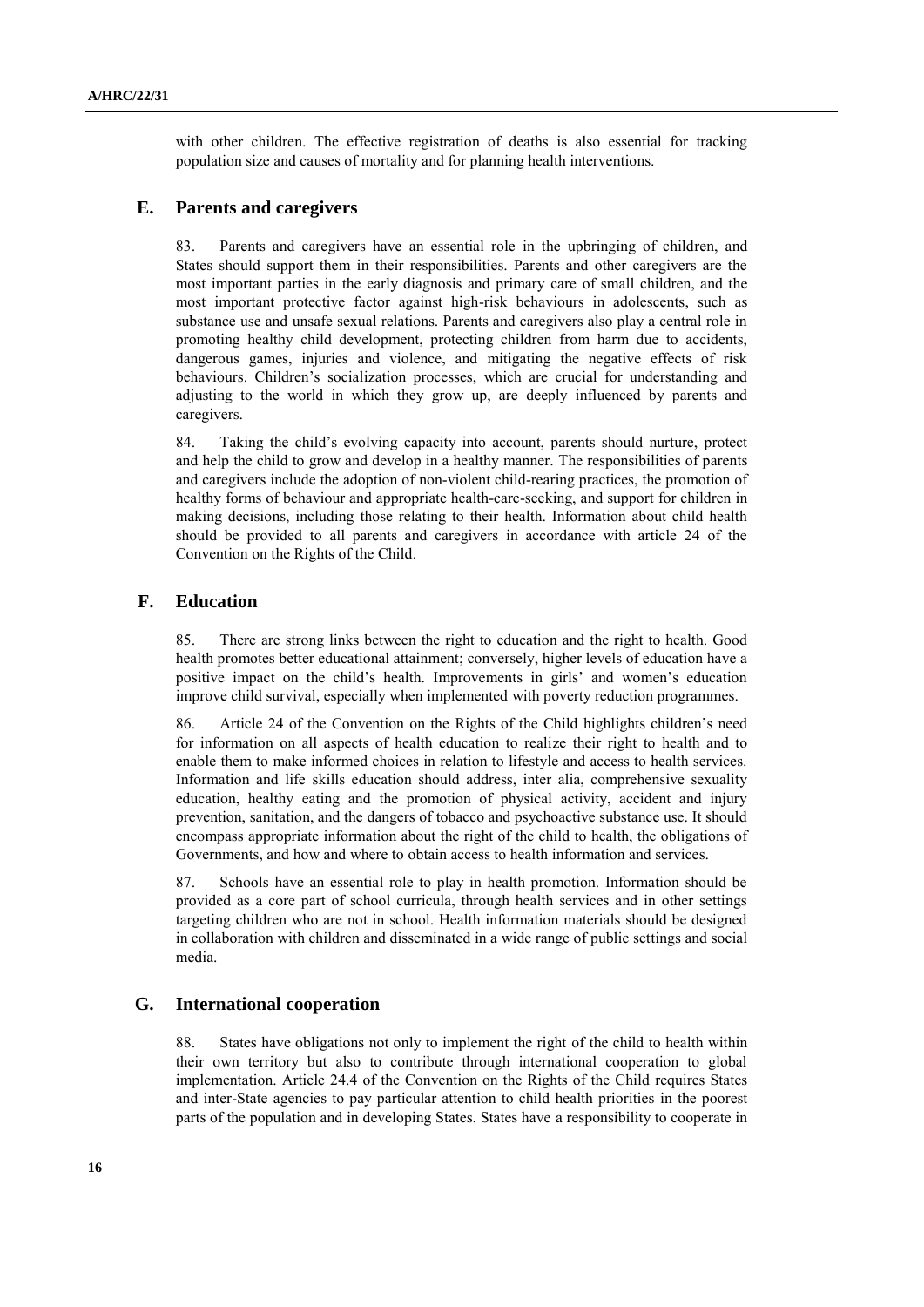providing disaster relief and humanitarian assistance in times of emergency. In such cases, all measures possible should be taken to ensure that children have uninterrupted access to health services, to (re)unite them with their families and to protect them not only with physical support (such as food and clean water) but also to encourage special parental or other psychosocial care to prevent or address fear and traumas.

### **VI. Recommendations**

89. **Despite progress in many areas, child health remains an issue of concern throughout the world. The issues described in the present report pose enormous and complex challenges requiring joint efforts by a wide range of actors, including States, the international community, civil society, communities and families, as well as the private sector. A determined, enduring commitment to promote and protect the rights of all children, including their right to health, is needed so that all children everywhere grow and thrive in the full realization of all their rights.**

90. **In order to ensure the realization of the child right to health, OHCHR recommends that States that have not yet ratified and implemented the Convention on the Rights of the Child, the Optional Protocols thereto and other international human rights instruments relevant to child health to do so as a matter of priority. States are encouraged to review and withdraw reservations to article 24 of the Convention and other rights that might infringe on children's ability to realize the right to health.** 

91. **OHCHR recommends that States report regularly on the implementation of the right of the child to health in their periodic reports submitted to the Committee on the Rights of the Child and in the context of their review under the universal periodic review mechanism of the Human Rights Council.**

92. **States are encouraged to adopt a holistic approach to the realization of the right of the child to health, which includes attention to other rights that might affect the realization of this right. The right of the child to health should be recognized in national legislation. In order to ensure access to health services and programmes, States should ensure that free, accessible, simple and expeditious birth registration is available to all children.**

93. **States should take appropriate legislative and other measures to fulfil the right of the child to health "to the maximum extent of their available resources", ensuring the availability, accessibility, acceptability and quality of essential health services for all children, without discrimination.** 

94. **States are encouraged to review national laws and policies and, where necessary, amend them to ensure consonance with fulfilling the right of the child to health. To that end, comprehensive prohibition of all forms of violence against children, including practices that harm children's health, should be included in legislation. Barriers relating to comprehensive sexual and reproductive information and services should be removed.** 

95. **States are also encouraged to establish and make use of a comprehensive and cohesive national coordinating framework on child health, built upon the principles of the Convention on the Rights of the Child, to facilitate cooperation between ministries and different levels of Government, as well as interaction with civil society.** 

96. **States should engage all sectors of society, including children, in the implementation of the right of the child to health. Children's opinions should inform the policies, plans and interventions designed to address them.**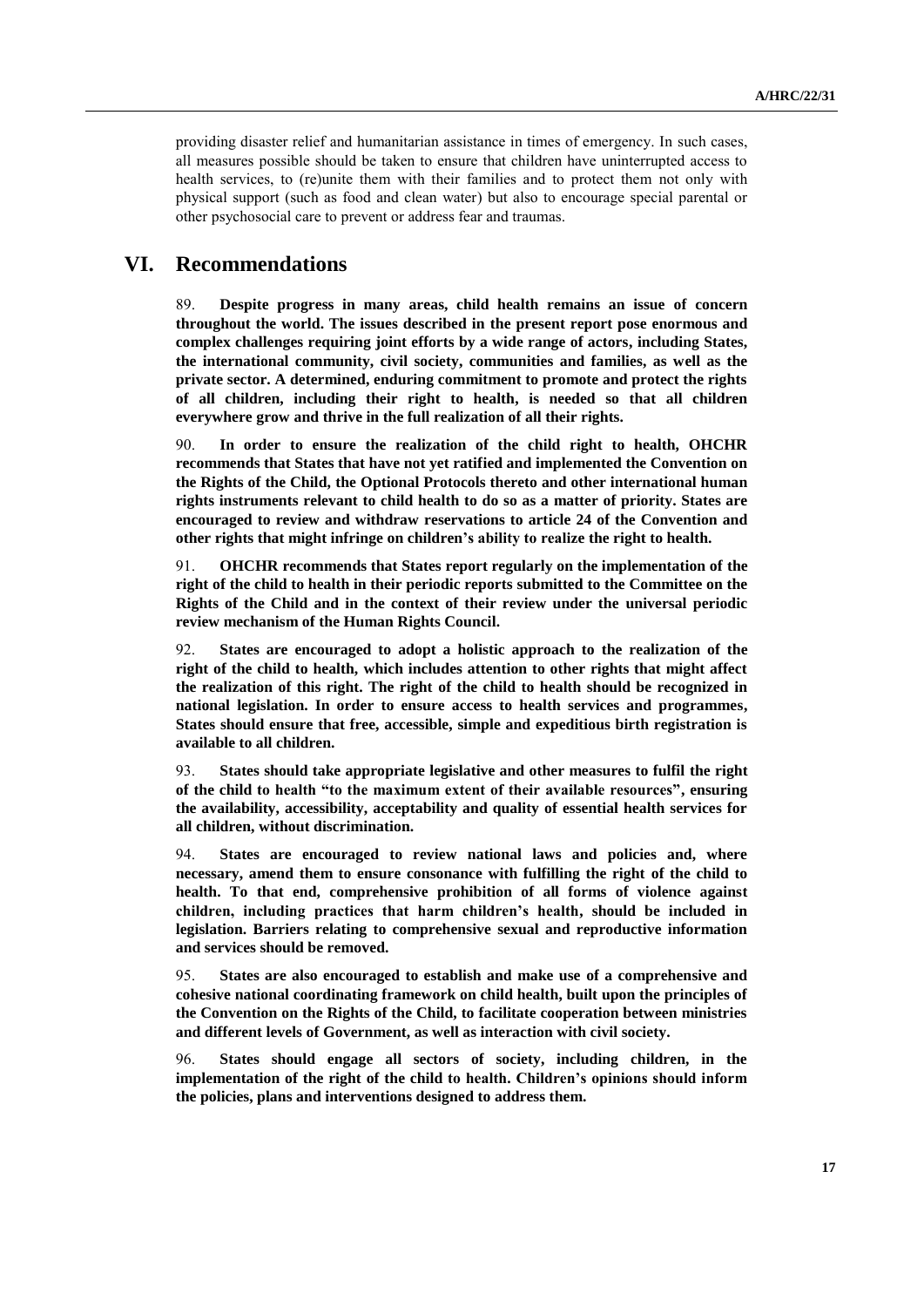97. **States should ensure universal coverage of quality primary health services, including in the area of sexual and reproductive health.** 

98. **In order to ensure equality and non-discrimination, States should identify and address factors that create vulnerabilities for children or that disadvantage certain groups of children. Positive action or temporary special measures should be taken to ensure equality for particular groups of children, such as priority in the delivery of health services or the allocation of resources to previously neglected areas of child health or to groups of underserved children.** 

99. **States are encouraged to prioritize issues that have received little attention to date, such as adolescent mortality in low- and middle-income countries, and issues concerning mental health and adolescent suicide. They should ensure adequate attention to the underlying determinants of child health, including, inter alia, access to minimum safe and nutritionally adequate food, basic shelter, housing, sanitation, safe and potable water and a healthy and safe environment.**

100. **States should support parents and caregivers to enable them to fulfil their responsibilities in the right to health and other related rights, including with financial support, where required.** 

101. **Child-sensitive counselling, complaint and reporting mechanisms should be established, strengthened and implemented so that children have access to effective remedies for violations of their right to health or other related rights.** 

102. **States should promote health education in formal and informal settings, including comprehensive sexuality education, and ensure that health promotion, including healthy eating and physical activity, is included in school curricula.**

103. **States should develop comprehensive and coordinated systems for the collection of data on children's health, disaggregated on the basis of the life course of the child, with due attention paid to gender and vulnerable groups. They should also be focused on health problems, including new and neglected causes of mortality and morbidity and violence, and capture the key determinants of child health.** 

104. **States should allocate a sufficient proportion of public health expenditure to children and create an accompanying mechanism that allows for systematic, independent evaluation of this expenditure. States are encouraged to implement rights-based budget monitoring and analysis, as well as child impact assessments on how investments, particularly in the health sector, may serve the best interests of the child.** 

105. **International cooperation should support State-led health systems and national health plans. Donors should identify the major health problems affecting children in recipient countries, and address them in accordance with the priorities and principles established by article 24 of the Convention on the Rights of the Child.** 

106. **In accordance with the Guiding Principles on Business and Human Rights, private sector enterprises providing services or financial support that affect child health have a responsibility to respect children's rights, including their right to health, through their operations. Private sector enterprises are therefore required to avoid causing or contributing to any adverse impact on child health through their own activities.** 

107. **In particular, food and beverage industries should limit the advertisement of food and drinks detrimental to children's health and development and, where relevant, comply with the International Code of Marketing of Breast-milk Substitutes. Similarly, the tobacco and alcohol industries should refrain from the advertisement,**